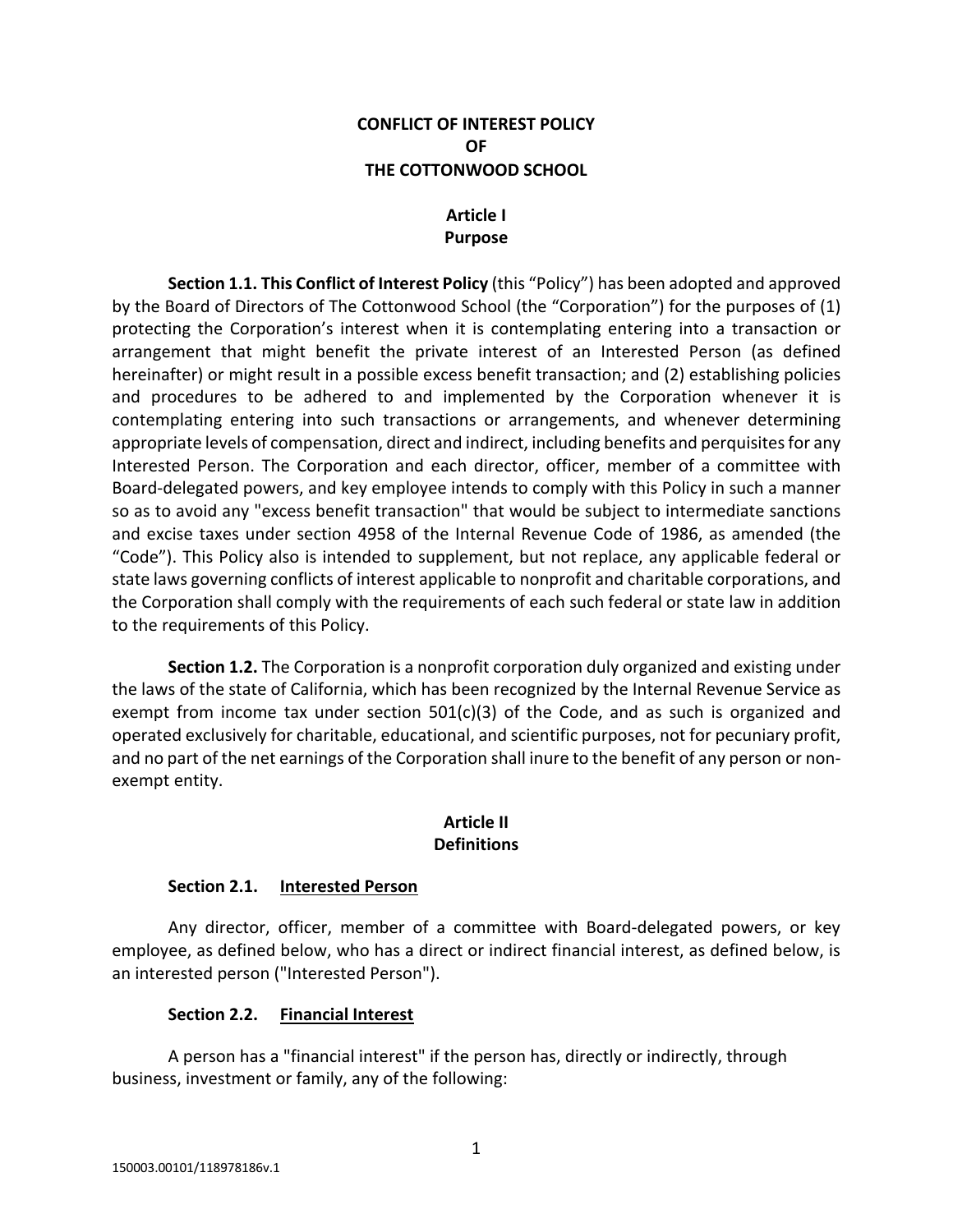a. an ownership or investment interest in any entity with which the Corporation has a transaction or arrangement, or

b. a compensation arrangement with the Corporation or with any entity or individual with which the Corporation has a transaction or arrangement, or

c. a potential ownership or investment interest in, or compensation arrangement with, any entity or individual with which the Corporation is negotiating a transaction or arrangement.

"Compensation" includes direct and indirect remuneration, as well as gifts or favors that are not insubstantial, benefits, perquisites, reimbursements for personal expenses, or entitlements relating to personal uses of property or service rights of the Corporation.

A financial interest is not necessarily a conflict of interest. Under Section 3.2, a person who has a financial interest may have a conflict of interest only if the appropriate governing board or committee decides that a conflict of interest exists.

## **Section 2.3. Key Employee**

A person is a "key employee" if he or she meets the three tests set forth for that term in the Glossary to the Instructions to Form 990 Return of Organization Exempt from Income Tax. Those tests generally provide that a key employee is an employee who has (i) reportable compensation from the Corporation and all related organizations, for the calendar year, in excess of \$150,000; (ii) responsibilities similar to officers and directors or manages a discrete segment of the Corporation that represents at least 10% of its activities, assets, income, expenses, or capital budget; and (iii) is one of the 20 employees with the highest reportable compensation from the organization and related organizations for the calendar year.

### **Article III Conflict Procedures**

## **Section 3.1. Duty to Disclose**

In connection with any actual or possible conflict of interest, an Interested Person must disclose the existence of his or her financial interest and all material facts to the Board of Directors of the Corporation (the "Board") or to any special committees with Board-delegated powers (e.g., conflicts or compensation committees) considering the proposed transaction or arrangement.

## **Section 3.2. Determining Whether a Conflict of Interest Exists**

After disclosure of the financial interest and all material facts, and after any discussion with the Interested Person, he/she shall excuse himself/herself from the Board or committee meeting while the determination of whether a conflict of interest exists is discussed and voted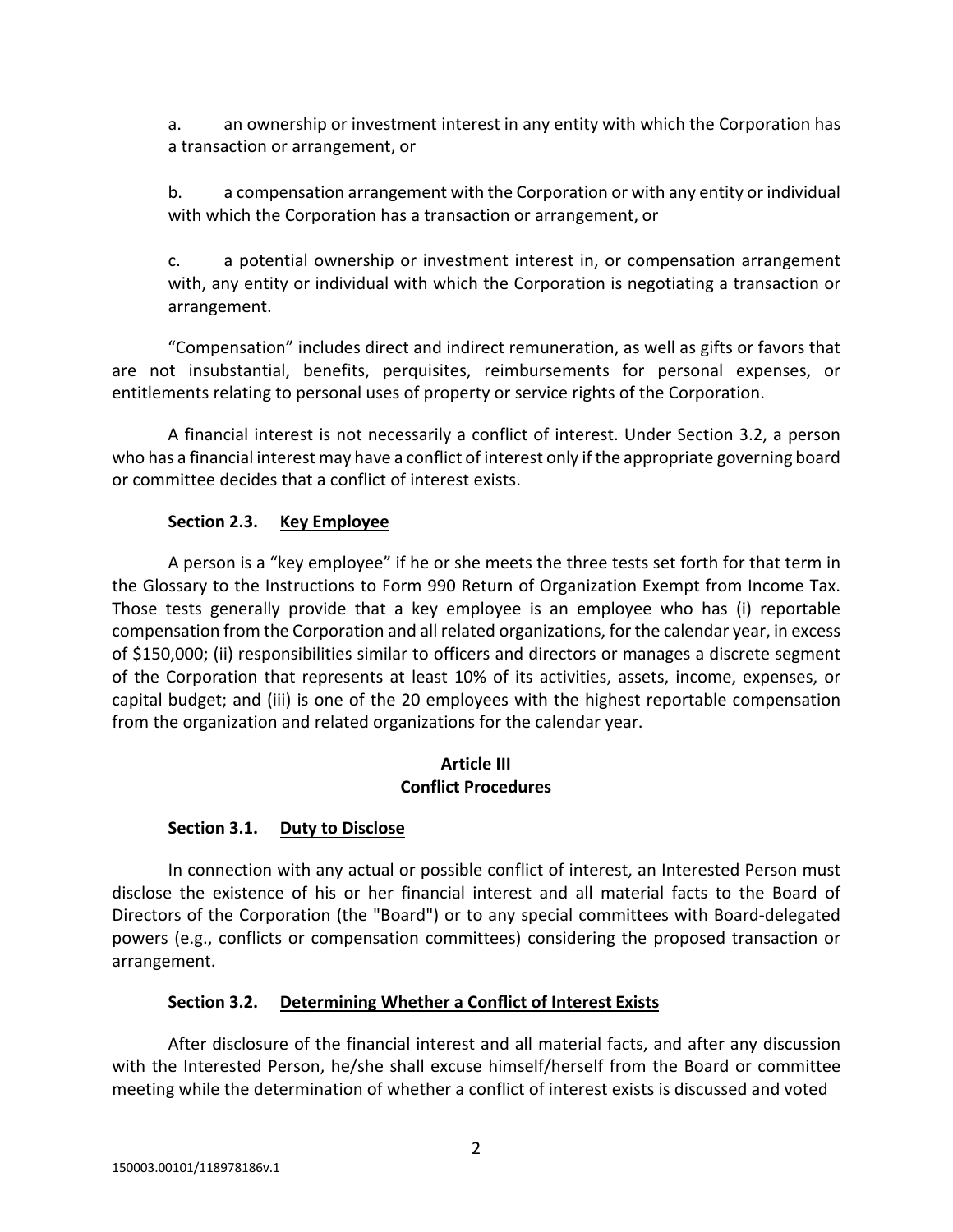upon. The remaining Board or committee membersshall determine whether a conflict of interest exists.

# **Section 3.3. Procedures for Addressing the Conflict of Interest**

a. An Interested Person may make a presentation at the Board or committee meeting, but after such presentation, he/she shall leave the meeting during the discussion of, and the vote on, the transaction or arrangement that results in the possible conflict ofinterest.

b. The Board or the committee shall undertake, or appoint a disinterested person or committee to undertake, an appropriate due diligence investigation, including an analysis of all material facts related to the possible conflict of interest, collection of data on comparable arrangements or transactions, and the development and investigation of alternatives to the proposed transaction or arrangement.

c. After exercising due diligence, the Board or committee shall determine whether the Corporation can obtain with reasonable efforts a more advantageous transaction or arrangement from a person or entity that would not give rise to a conflict of interest.

d. If a more advantageous transaction or arrangement is not reasonably attainable under circumstances that would not give rise to a conflict of interest, the Board or committee shall determine by a majority vote of the disinterested directors whether the transaction or arrangement is in the Corporation's best interest and for its own benefit and charitable, educational, and scientific purposes and whether the transaction is fair and reasonable to the Corporation, and shall make its decision as to whether to enter into the transaction or arrangement in conformity with such determinations.

e. Compliance with California Corporations Code section 5233 regarding self-dealing transactions in applicable circumstances shall constitute compliance with the requirements of this policy

# **Section 3.4. Violations of the Conflict of Interest Policy**

a. If the Board or committee has reasonable cause to believe that a director, officer, or key employee has failed to disclose an actual or possible conflict of interest, it shall inform such person of the basis for such belief and afford such person an opportunity to explain the alleged failure to disclose.

b. After hearing the response of such person and making such further investigation as may be warranted under the circumstances, if the Board or committee determines that the director, officer, or key employee is an Interested Person and has failed to disclose an actual or possible conflict of interest, it shall take appropriate disciplinary and corrective action. Prompt corrective action must be required in order to avoid the second-tier penalty tax under section 4958 of the Code and other additional liability and must include full restitution to the Corporation.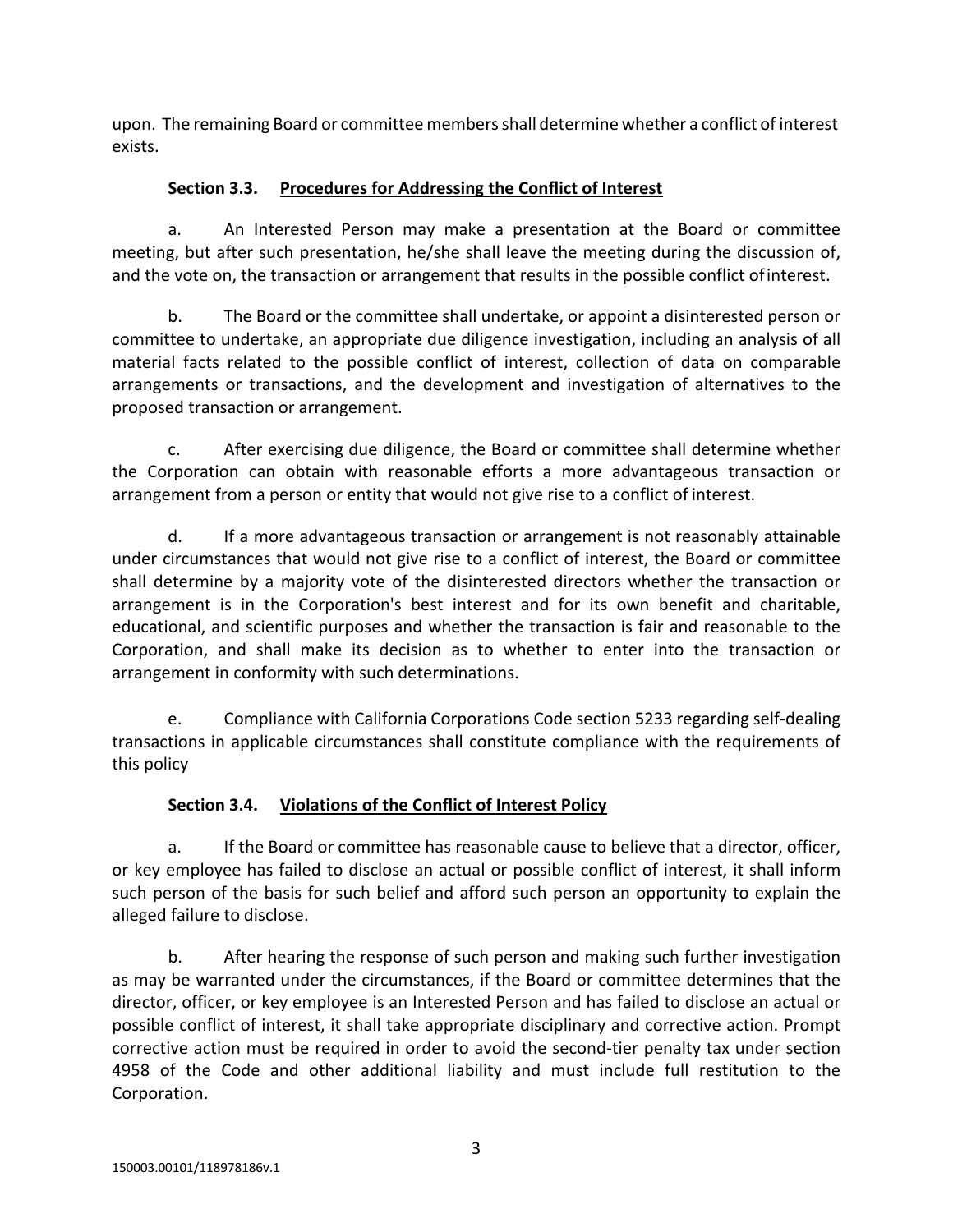## **Article IV Records of Proceedings**

**Section 4.1.** The minutes of the Board and any special committee with Board-delegated powers shall contain the following:

a. The names of the persons who disclosed or otherwise were found to have a financial interest in connection with an actual or possible conflict of interest, the nature of the financial interest, any action taken to determine whether a conflict of interest was present, and the decision of the Board or committee as to whether a conflict of interest exists.

b. The names of the persons who were present for discussions and votes relating to the transaction or arrangement, the content of the discussion, including any alternatives to the proposed transaction or arrangement, and a record of any votes taken in connection therewith.

## **Article V Compensation Procedures**

**Section 5.1**. No Interested Person shall vote on any matter relating to his or her compensation, irrespective of whether said compensation is received directly or indirectly from the Corporation. No Interested Person, however, is prohibited from providing information to the Board or a committee regarding compensation, including factual data on comparable compensation for comparable services or the reasonableness of the proposed compensation.

**Section 5.2**. The Corporation shall endeavor to ensure that all compensation arrangements affecting Interested Persons are objectively reasonable, based on the relevant market for persons of comparable skills, training, education and experience and performing similar duties for comparable organizations under similar conditions and circumstances. The Corporation shall consider and give due weight to studies published by third parties regarding rates of compensation whenever and, to the extent that, such studies are reliable, comparable and available.

### **Article VI Annual Statements**

**Section 6.1.** Each director, officer, member of a committee with Board-delegated powers, and key employee shall annually sign a statement which affirms that such person:

- a. has received a copy of this Policy of the Corporation,
- b. has read and understands this Policy,
- c. has agreed to comply with this Policy, and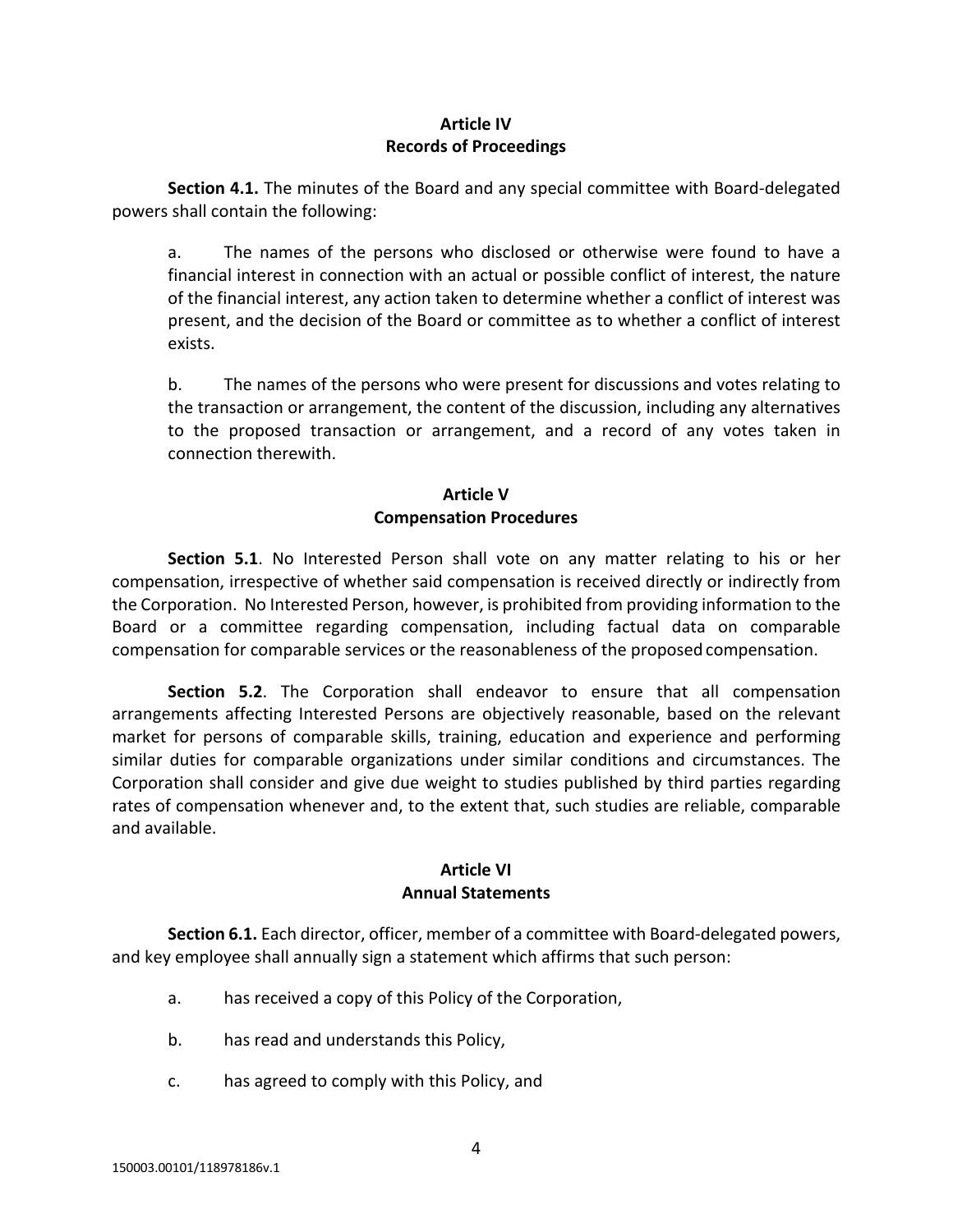d. understands that the Corporation is a charitable organization and that in orderto maintain itsfederal tax exemption, it must engage primarily in activities which accomplish one or more of itsstated charitable, educational, and scientific purposes and do not result in private inurement or unreasonable or excessive economic benefit to private individuals or entities.

## **Article VII Periodic Reviews**

**Section 7.1.** To ensure that the Corporation operates in a manner consistent with its charitable, educational, and scientific purposes and that it does not engage in activitiesthat could jeopardize its status as an organization exempt from federal income tax, the Corporation shall conduct periodic reviews of its compensation arrangements and any other transactions or arrangements that may provide a financial interest to any Interested Person. The periodic reviews shall, at a minimum, include the following subjects:

a. Whether compensation arrangements are reasonable,

b. Whether transactions of the Corporation result in private inurement or impermissible private benefit,

c. Whether transactions and arrangements with third parties conform to written policies, including this Policy, are properly recorded, reflect reasonable payments for goods and services, further the Corporation's charitable, educational, and scientific purposes, and do not result in private inurement or impermissible private benefit, and

d. Whether the Corporation's expense reimbursement procedures are adequate in terms of required documentation, whether persons seeking reimbursement are complying with these procedures, and whether such expenses relate to furthering the Corporation's charitable, educational, and scientific purposes and do not result in private inurement or impermissible private benefit.

### **Article VIII Use of Outside Experts**

**Section 8.1.** In determining whether a conflict of interest exists, determining compensation or conducting the periodic reviews required by this Policy, the Corporation may, but need not, use outside advisors and consultants. If outside experts are used, their use shall be documented, but shall not relieve the Board of its responsibility for ensuring that periodic reviews are conducted in accordance with this Policy.

### **Article IX California Government Code section 1090**

**Section 9.1.** To the extent required by law, the Corporation shall comply with Article 4 (commencing with section 1090) of Chapter 1 of Division 4 of Title 1 of the California Government Code as applicable and with regard to its charter school operations.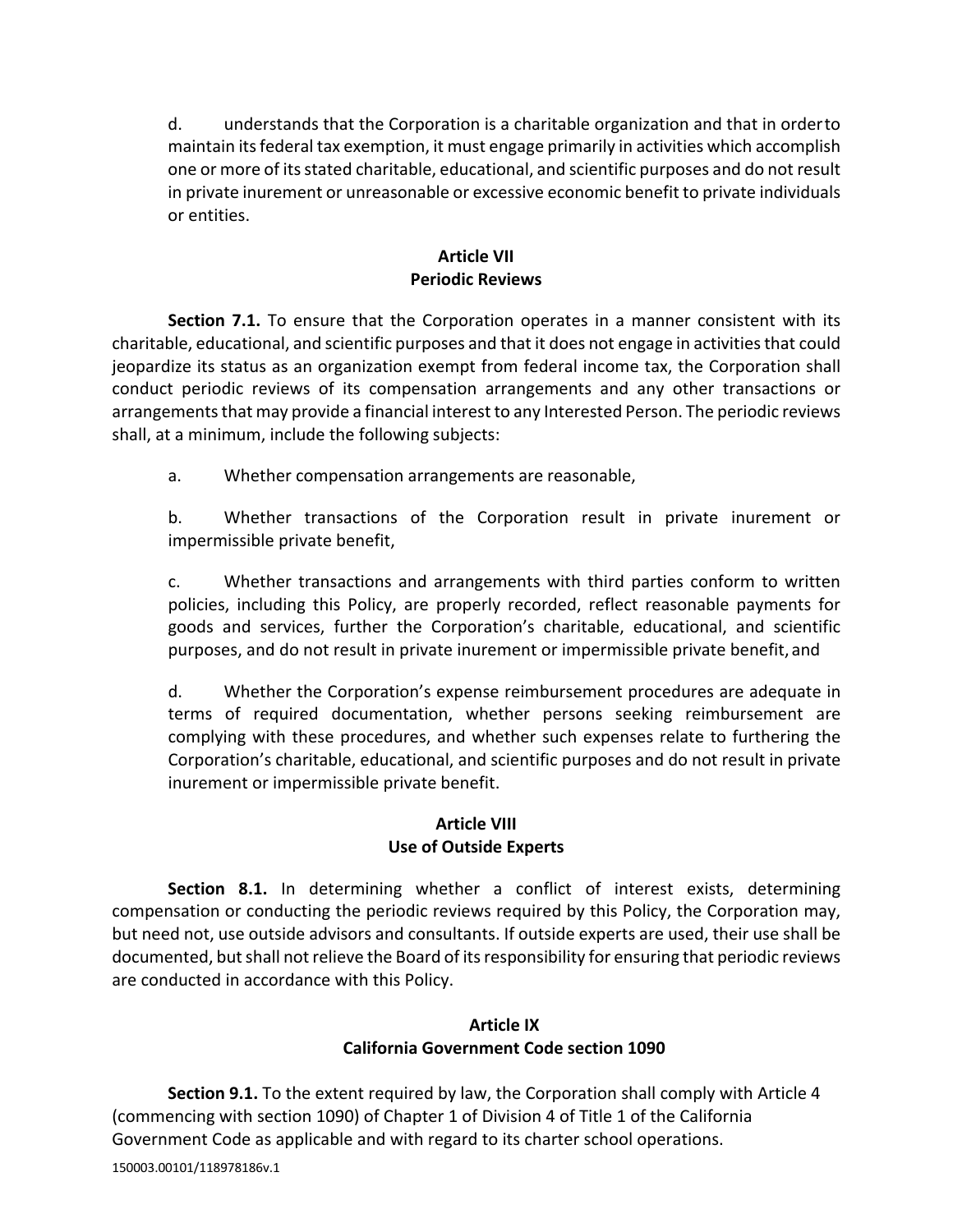### **Article X**

**Section 10.1.** This policy shall supersede the prior conflict of interest policy adopted by the Corporation, but shall supplement any Conflict of Interest Code adopted by the Corporation in compliance with the Political Reform Act of 1974 (Title 9 (commencing with section 81000) of the California Government Code).

Adopted by the Board of Directors of The Cottonwood School, on September 15, 2019, effective immediately.

5